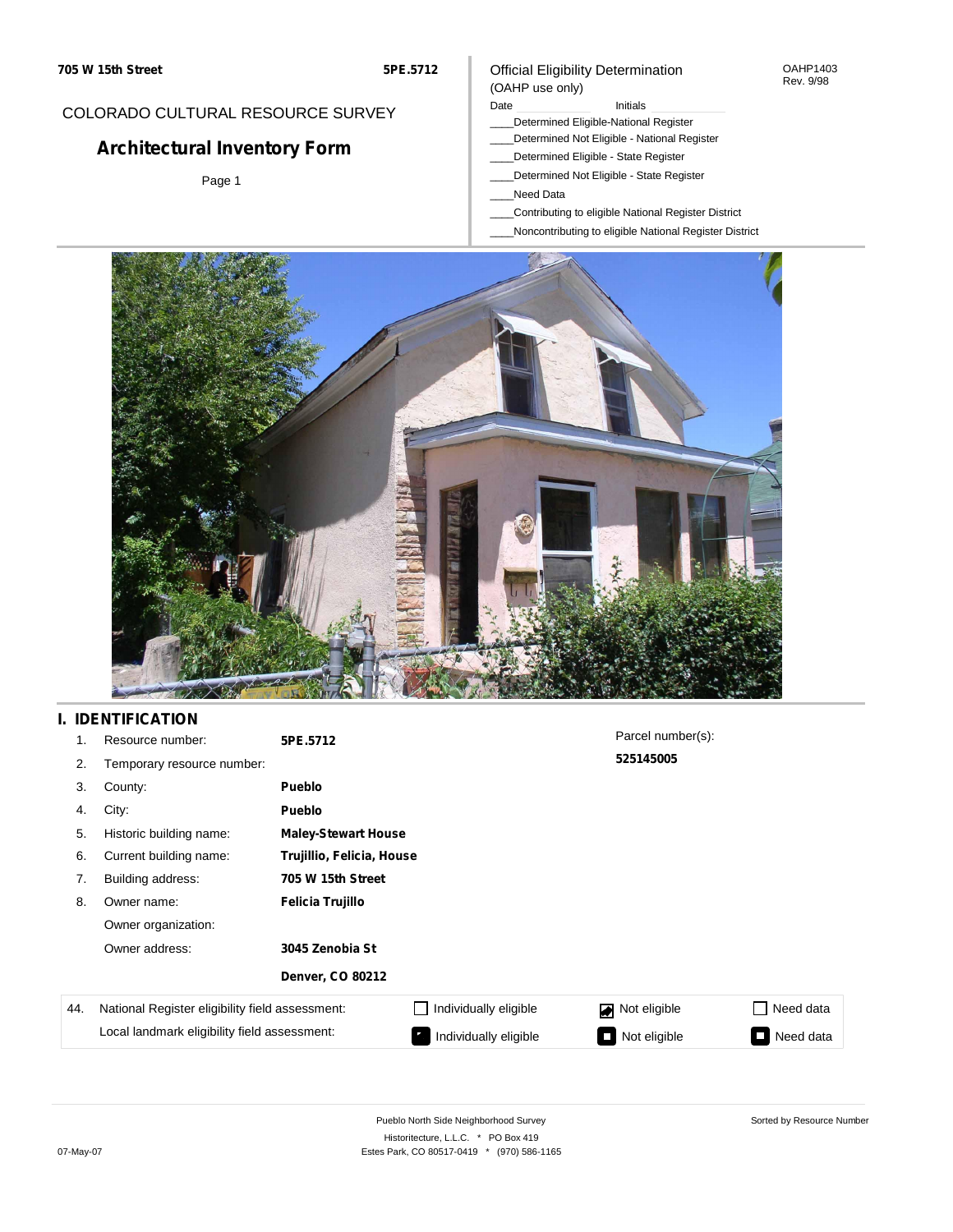Page 2

### **II. GEOGRAPHIC INFORMATION**

| 9.              | P.M.<br>6th            | Township:<br><b>20S</b>                             | 65W<br>Range:             |
|-----------------|------------------------|-----------------------------------------------------|---------------------------|
|                 | 1/4<br>of<br><b>SW</b> | of <b>SW</b><br><b>SW</b><br>1/4<br>1/4<br>of<br>NE | of Section<br>25<br>1/4   |
| 10 <sub>1</sub> | UTM reference zone:    | 13                                                  |                           |
|                 | Easting:               | 533572                                              | Northing:<br>4236843      |
| 11.             | USGS quad name:        | <b>Northeast Pueblo</b>                             | Scale:<br>7.5             |
|                 | Year:                  | 1961 (Photorevised 1970 and<br>1974)                |                           |
|                 | 12. $Lot(s)$ :         | West 26.7 feet of Lot 3; Block 4                    |                           |
|                 | Addition:              | <b>Bartlett &amp; Miller Addition</b>               | Year of addition:<br>1871 |

13. Boundary description and justification:

The boundary, as described above, contains but does not exceed the land historically associated with this property.

Metes and bounds exist:

 $\Box$ 

### **III. ARCHITECTURAL DESCRIPTION**

| 14. | Building plan (footprint, shape):    | <b>Rectangular Plan</b>                 |                       |
|-----|--------------------------------------|-----------------------------------------|-----------------------|
|     | Other building plan descriptions:    |                                         |                       |
| 15. | Dimensions in feet (length x width): | 486 square feet                         |                       |
| 16. | Number of stories:                   | 2                                       |                       |
| 17. | Primary external wall material(s):   | <b>Stucco</b><br><b>Stone/Sandstone</b> | Other wall materials: |
| 18. | Roof configuration:                  | <b>Gabled Roof/Front Gabled Roof</b>    |                       |
|     | Other roof configurations:           |                                         |                       |
| 19. | Primary external roof material:      | <b>Asphalt Roof/Composition Roof</b>    |                       |
|     | Other roof materials:                |                                         |                       |
| 20. | Special features:                    | Fence                                   |                       |
|     |                                      | Chimney                                 |                       |
|     |                                      | Porch                                   |                       |

#### 21. General architectural description:

This house is oriented to the south. Concrete stucco conceals the foundation. Tan stucco clads the exterior walls. Pink stucco covers an enclosed porch across the front (south) façade. A sandstone veneer covers a portion of the façade's first story. **Windows are generally 2-over-2-light, double-hung sash, with white-painted wood frames and surrounds, and aluminum-frame** storm windows. White, vinyl awnings shade the windows in the façade's second story. A shed-roof porch spans most of the façade. Large, single-light, fixed-frame windows enclose the porch. The principal doorway is situated in the west half of the porch. It hosts a white, aluminum-frame storm door. Brown, interlocking asphalt shingles cover the front-gabled roof. Whitepainted wood soffit and fascia box the eaves. A short, stucco-clad chimney protrudes from the south end of the roof ridge.

#### 22. Architectural style: **Other Style**

Other architectural styles: **Front-Gabled Box**

Building type:

23. Landscape or special setting features: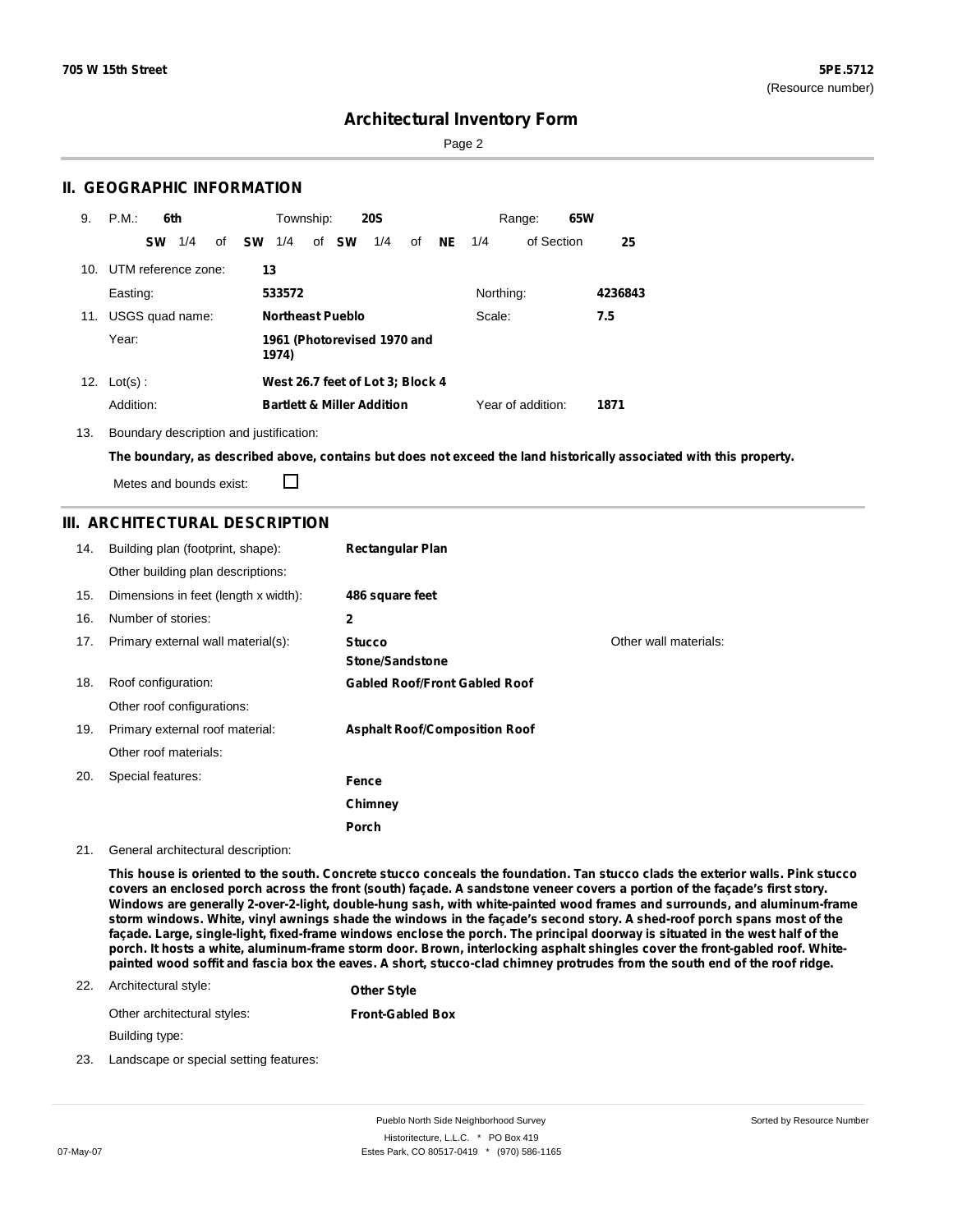Page 3

This property is located on terrain sloping steeply downward from east to west, with an elevation of around 4,700 feet above mean sea level. The neighborhood features modest, one- and two-story houses. Setbacks from West 15th Street are generally the same on this block. This property is situated on the north side of West 15th Street, between 1501 West Street to the east and 707 West 15th Street to the west. Grass covers the strip separating the sidewalk from the street. A planted-grass yard, with mature landscaping, surrounds the house. Encircling the front yard is a chain-link fence, while a high, plywood fence encloses **the back yard.**

24. Associated buildings, features or objects:

1 : Type: **Shed**

Describe: A shed is located on the northeast corner of the lot. Oriented to the south, the building lacks a **formal foundation. White stucco clads the exterior walls. Offset to west in the front (south) elevation is a wood slab door. Brown asphalt shingles cover the shed roof, and the rafter ends are exposed.**

### **IV. ARCHITECTURAL HISTORY**

| 25. | Date of Construction:  | Estimate: | 1880 | Actual: |
|-----|------------------------|-----------|------|---------|
|     | Source of Information: |           |      |         |
| 26. | Architect:             | unknown   |      |         |
|     | Source of information: |           |      |         |
| 27. | Builder:               | unknown   |      |         |
|     | Source of information: |           |      |         |
| 28. | Original Owner:        | unknown   |      |         |
|     | Source of information: |           |      |         |
|     |                        |           |      |         |

29. Construction history:

According to Pueblo County Tax Assessor records, this building was constructed in 1900. However city directory listings for this address date to 1880 and the house may be much older than that. Sanborn maps indicate this is an adobe house, and the original structure appears to be largely intact behind the exterior wall cladding. A picture window was added to the east side of the façade's first story in 1950s or '60s. The enclosed front porch replaced an open, flat-roofed porch also dating to the '50s or **'60s. It was constructed after 2004.**

- 30. Location: **original** Date of move(s):
	-

### **V. HISTORICAL ASSOCIATIONS**

| 31. Original use(s):     | <b>Single Dwelling</b> |
|--------------------------|------------------------|
| 32. Intermediate use(s): | <b>Single Dwelling</b> |
| 33. Current use(s):      | <b>Single Dwelling</b> |
| 34. Site type(s):        | <b>Residence</b>       |

35. Historical background:

The earliest residents associated with this house, constructed around 1880, were M.J. Maley, a real estate agent, and W.C. Stewart, a bookkeeper. The W. Robert Kernes family resided here around 1900. Robert Kernes was born in Missouri in January 1853 and was a teamster and day laborer. His wife, Melinda J. Kernes, was also born in Missouri, in April 1854. They were married around 1877. At the time of the 1900 U.S. Census, Robert and Melinda Kernes resided in this small house with seven **children, ranging in age from 4 to 21.**

In 1909, the residents were James and Flora Wells and their children, followed in 1919 by C.L. McBroom. Other residents were B.A. Thompson, 1925; Henry S. Tabor, 1930; James A. Roberts, 1935; Myrle J. Dorland, 1940; and John Q. Ginther, 1945.

Around 1950, Joseph R. and Lilly G. Trujillo purchased this property and resided here for over 30 years. Joseph Trujillo died on August 25, 1985 and Lilly Trujillo ultimately sold the property in 1991 to Melvin Lloyd and Mary Ann Vigil. Northwest Bank of Minnesota obtained the house and lot in 2000, selling them a few months later to Felicia Trujillo, the current owner.

Sources of information: 36.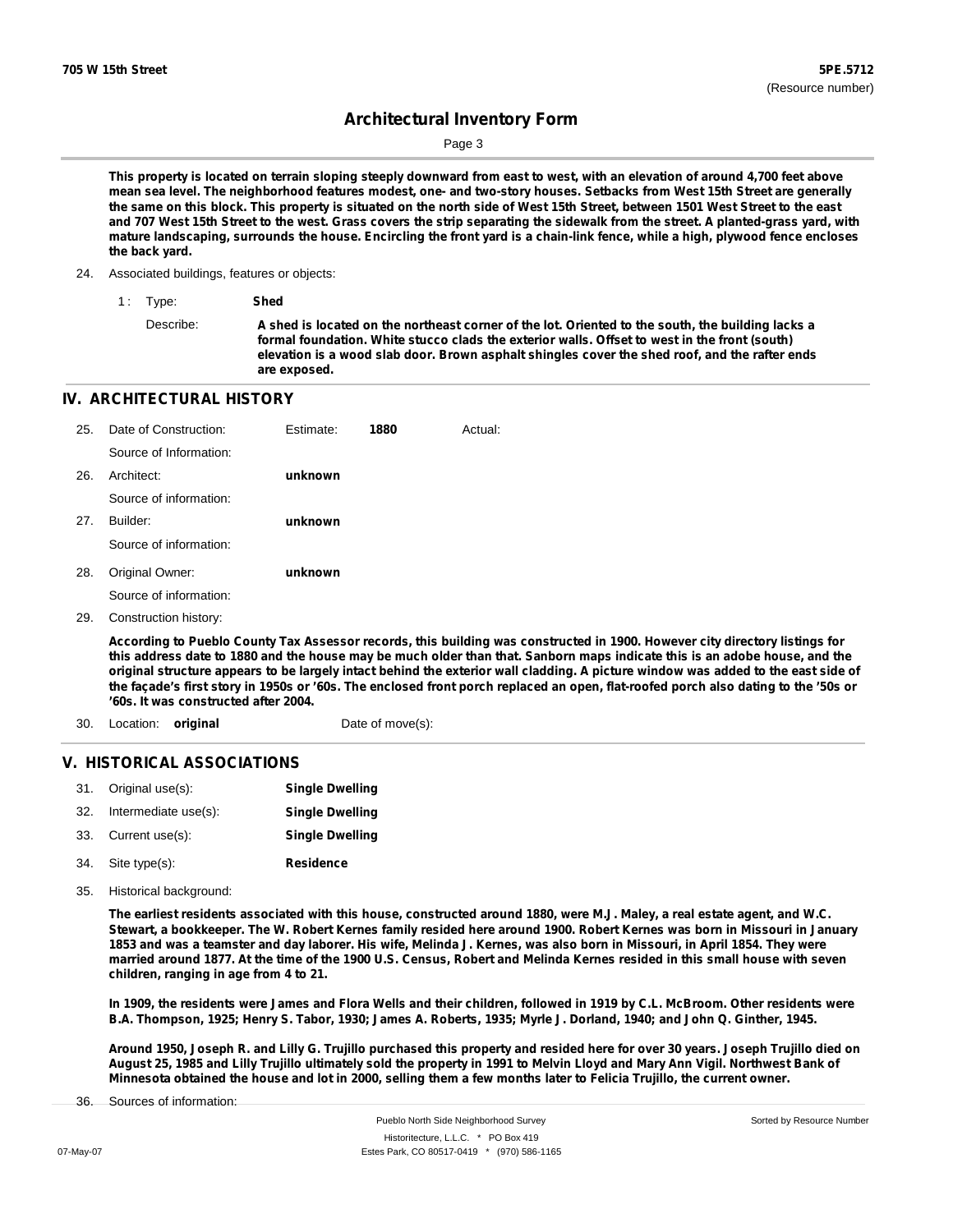Page 4

36. Sources of information:

**Sanborn Fire Insurance Maps (for Pueblo, Colorado). New York: Sanborn Map and Publishing Co., 1883, 1886, 1889, 1893, 1904-05, 1904-51, and 1904-52.**

**Pueblo County Office of Tax Assessor. Property information card [internet].**

**Pueblo City Directory. Pueblo, Co.; Salt Lake City; Kansas City, Mo.; and others: R.L. Polk & Co, consulted 1886 through 2003.**

**"James Wells" [obituary]. Pueblo Chieftain, 11 March 1931, p. 12.**

**"Ginther (John Q.)" [obituary]. Pueblo Chieftain, 23 June 1950, p. 26.**

**U.S. Census of 1910. Precinct 4, Pueblo, Pueblo County, Colorado. Series T624, roll 124, p. 233.**

**U.S. Census of 1900. Precinct 3, Pueblo, Pueblo County, Colorado. Series T623, roll 128, p. 14.**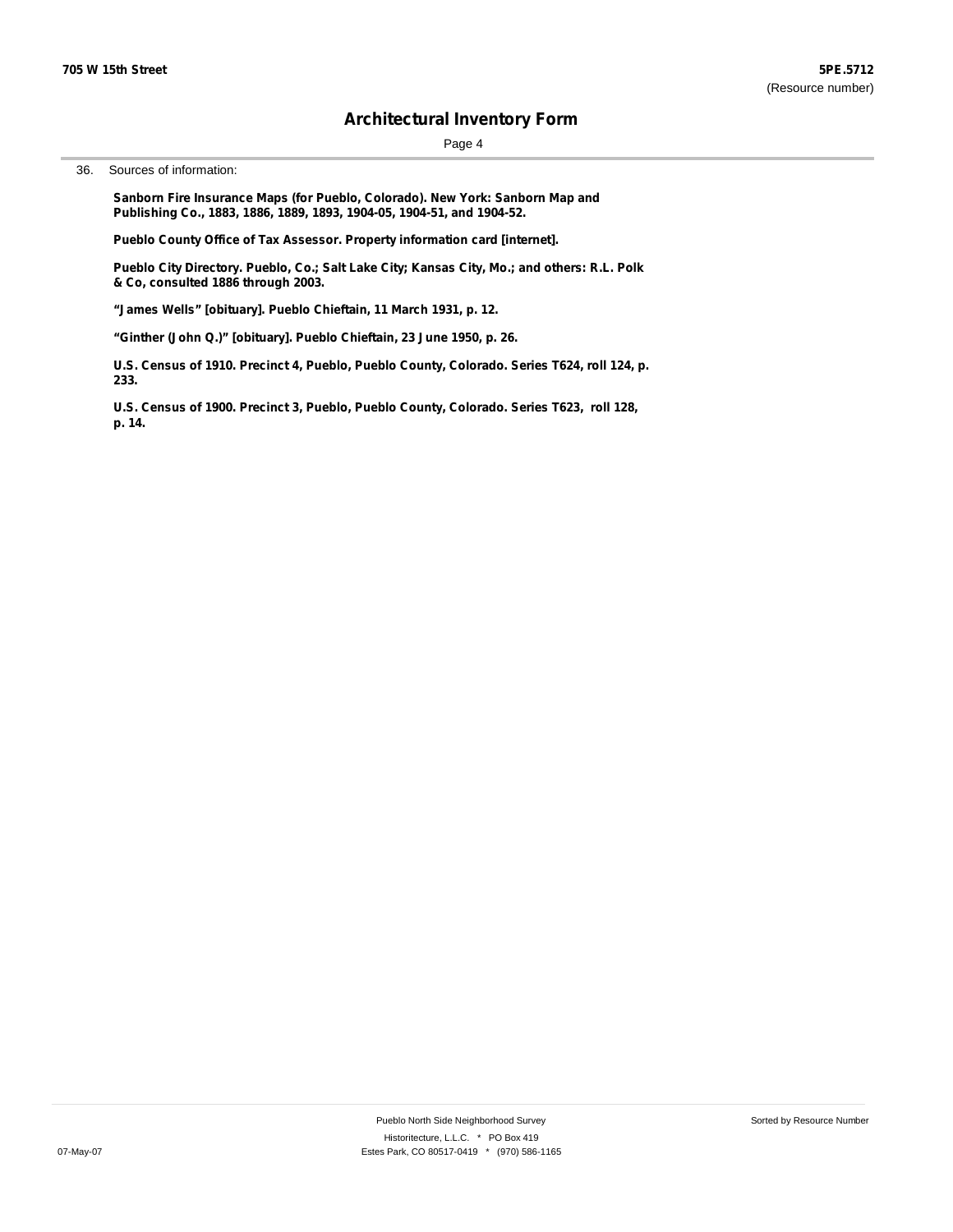۰

Sorted by Resource Number

# **Architectural Inventory Form**

Page 5

|                                                                                                                    | <b>VI. SIGNIFICANCE</b>                                                                                                                                                                                                                                                                                                                                                                                                                                                                                                                                                                                                                                                                                                                                            |
|--------------------------------------------------------------------------------------------------------------------|--------------------------------------------------------------------------------------------------------------------------------------------------------------------------------------------------------------------------------------------------------------------------------------------------------------------------------------------------------------------------------------------------------------------------------------------------------------------------------------------------------------------------------------------------------------------------------------------------------------------------------------------------------------------------------------------------------------------------------------------------------------------|
| 37.                                                                                                                | Local landmark designation:<br>Yes $\Box$<br>No.                                                                                                                                                                                                                                                                                                                                                                                                                                                                                                                                                                                                                                                                                                                   |
|                                                                                                                    | Designation authority:                                                                                                                                                                                                                                                                                                                                                                                                                                                                                                                                                                                                                                                                                                                                             |
|                                                                                                                    | Date of designation:                                                                                                                                                                                                                                                                                                                                                                                                                                                                                                                                                                                                                                                                                                                                               |
| 38.                                                                                                                | Applicable National Register criteria:                                                                                                                                                                                                                                                                                                                                                                                                                                                                                                                                                                                                                                                                                                                             |
|                                                                                                                    | A. Associated with events that have made a significant contribution to the broad pattern of our history.<br>l.<br>B. Associated with the lives of persons significant in our past.<br>$\Box$<br>C. Embodies the distinctive characteristics of a type, period, or method of construction, or represents the work<br>◙<br>of a master, or that possess high artistic values, or represents a significant and distinguished entity whose<br>components may lack individual distinction.<br>D. Has yielded, or may be likely to yield, information important in history or prehistory.<br>Qualifies under Criteria Considerations A through G (see manual).<br>Does not meet any of the above National Register criteria.<br><b>Pueblo Standards for Designation:</b> |
|                                                                                                                    |                                                                                                                                                                                                                                                                                                                                                                                                                                                                                                                                                                                                                                                                                                                                                                    |
|                                                                                                                    | 1a. History<br>Have direct association with the historical development of the city, state, or nation; or                                                                                                                                                                                                                                                                                                                                                                                                                                                                                                                                                                                                                                                           |
|                                                                                                                    | <u>1b. History</u><br>Be the site of a significant historic event; or<br>$\mathcal{L}_{\mathcal{A}}$                                                                                                                                                                                                                                                                                                                                                                                                                                                                                                                                                                                                                                                               |
|                                                                                                                    | 1c. History<br>Have direct and substantial association with a person or group of persons who had influence on society.<br>$\blacksquare$                                                                                                                                                                                                                                                                                                                                                                                                                                                                                                                                                                                                                           |
|                                                                                                                    | 2a. Architecture<br>Embody distinguishing characteristics of an architectural style or type; or<br>$\overline{\phantom{a}}$                                                                                                                                                                                                                                                                                                                                                                                                                                                                                                                                                                                                                                        |
| 2b. Architecture<br>Be a significant example of the work of a recognized architect or master builder, or<br>$\sim$ |                                                                                                                                                                                                                                                                                                                                                                                                                                                                                                                                                                                                                                                                                                                                                                    |
|                                                                                                                    |                                                                                                                                                                                                                                                                                                                                                                                                                                                                                                                                                                                                                                                                                                                                                                    |
|                                                                                                                    | Contain elements of architectural design, engineering, materials, craftsmanship, or artistic merit which represent a<br>О<br>significant or influential innovation;                                                                                                                                                                                                                                                                                                                                                                                                                                                                                                                                                                                                |
|                                                                                                                    | 2d. Architecture                                                                                                                                                                                                                                                                                                                                                                                                                                                                                                                                                                                                                                                                                                                                                   |
|                                                                                                                    | Portray the environment of a group of people or physical development of an area of the city in an era of history<br>$\Box$<br>characterized by a distinctive architectural style.                                                                                                                                                                                                                                                                                                                                                                                                                                                                                                                                                                                  |
|                                                                                                                    | 3a. Geography                                                                                                                                                                                                                                                                                                                                                                                                                                                                                                                                                                                                                                                                                                                                                      |
|                                                                                                                    | Have a prominent location or be an established, familiar, and orienting visual feature of the contemporary city, or                                                                                                                                                                                                                                                                                                                                                                                                                                                                                                                                                                                                                                                |
|                                                                                                                    | 3b. Geography<br>Promote understanding and appreciation of Pueblo's environment by means of distinctive physical characteristics<br>or rarity; or                                                                                                                                                                                                                                                                                                                                                                                                                                                                                                                                                                                                                  |
|                                                                                                                    | 3c. Geography<br>Make a special contribution to Pueblo's distinctive character.<br>$\sim$                                                                                                                                                                                                                                                                                                                                                                                                                                                                                                                                                                                                                                                                          |
|                                                                                                                    | Not Applicable                                                                                                                                                                                                                                                                                                                                                                                                                                                                                                                                                                                                                                                                                                                                                     |
|                                                                                                                    | Does not meet any of the above Pueblo landmark criteria.<br>$\overline{\phantom{a}}$                                                                                                                                                                                                                                                                                                                                                                                                                                                                                                                                                                                                                                                                               |
| 39.                                                                                                                | Area(s) of Significance:<br><b>Architecture</b>                                                                                                                                                                                                                                                                                                                                                                                                                                                                                                                                                                                                                                                                                                                    |
| 40.                                                                                                                | Period of Significance:<br>ca. 1880                                                                                                                                                                                                                                                                                                                                                                                                                                                                                                                                                                                                                                                                                                                                |
| 41.                                                                                                                | National:<br>Level of significance:<br>State<br>Local<br>т,<br>П                                                                                                                                                                                                                                                                                                                                                                                                                                                                                                                                                                                                                                                                                                   |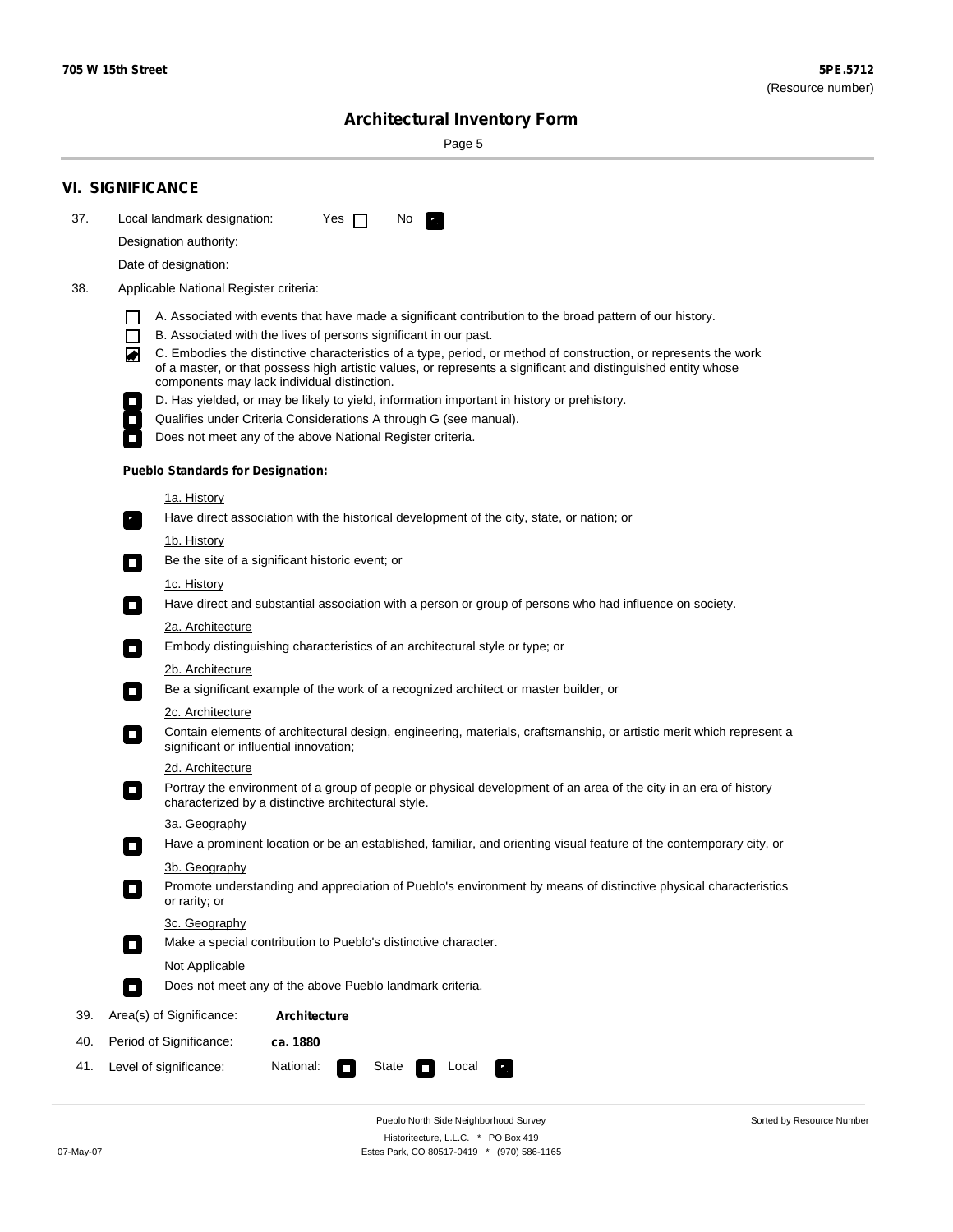Page 6

#### 42. Statement of significance:

This property is significant under Pueblo Local Landmark Criterion 1A (history) for its association with the development of Pueblo's North Side Neighborhood, particularly as one of the earliest dwellings constructed here. As well, the house is architecturally significant under National Register criterion C (Local Landmark Criteria 2A and 2C) as an intact example of nineteenth-century adobe construction. It is one of the few remaining adobe houses in the North Side and represents a frontgabled box, a local vernacular form. While the levels of architectural and historical significance, combined with physical integrity, are not to the extent that this property would qualify for individual listing in the National Register of Historic Places or the Colorado State Register of Historic Properties, it could be individually eligible as a City of Pueblo Landmark for its association with the very early development of the North Side and as one of the few intact (and probably best preserved) adobe houses remaining in the neighborhood. It is a contributing resource within any potential historic district.

43. Assessment of historic physical integrity related to significance:

Constructed aorund 1880, this house exhibits a moderate level of physical integrity relative to the seven aspects of integrity as defined by the National Park Service and the Colorado Historical Society: location, setting, design, materials, workmanship, feeling, and association. While the porch and exterior wall cladding have been altered, these changes are reversible. This house preserves its original windows and its original form remains largely intact. This property retains **sufficient physical integrity to convey its architectural and historical significance.**

#### **VII. NATIONAL REGISTER ELIGIBILITY ASSESSMENT**

**Individually eligible Not eligible** Not eligible **Need data** 44. National Register eligibility field assessment: Local landmark eligibility field assessment: Individually eligible **Not eligible** Not eligible **Need data** No<sub>D</sub> ◪ 45. Is there National Register district potential? Yes

**Pueblo's North Side Neighborhood represents the evolution of the city's professional middle and upper classes. Its diversity of architectural styles and forms directly represents the city's changing economic and cultural climates. As well, the neighborhood is distinctive because it appears to have evolved independently of the area's dominant industry, steel manufacturing.** Discuss:

> Yes Yes

No

 $N/A$ N/A

If there is National Register district potential, is this building contributing:

46. If the building is in existing National Register district, is it contributing:

#### **VIII. RECORDING INFORMATION**

| 47. | Photograph numbers): | <b>CD-ROM Photo Disc: North Side Photos</b><br>File Name(s): 15thstw705                                                       |
|-----|----------------------|-------------------------------------------------------------------------------------------------------------------------------|
|     | Negatives filed at:  | <b>Special Collections</b><br><b>Robert Hoag Rawlings Public Library</b><br>100 East Abriendo Avenue<br>Pueblo, CO 81004-4290 |
| 48. | Report title:        | <b>Pueblo North Side Neighborhood Survey</b>                                                                                  |
| 49. | $Date(s)$ :          | 07/19/05                                                                                                                      |
| 50. | Recorder(s):         | <b>Adam Thomas</b>                                                                                                            |
| 51. | Organization:        | Historitecture, L.L.C.                                                                                                        |
| 52. | Address:             | <b>PO Box 419</b>                                                                                                             |
|     |                      | Estes Park, CO 80517-0419                                                                                                     |
| 53. | Phone number(s):     | (970) 586-1165                                                                                                                |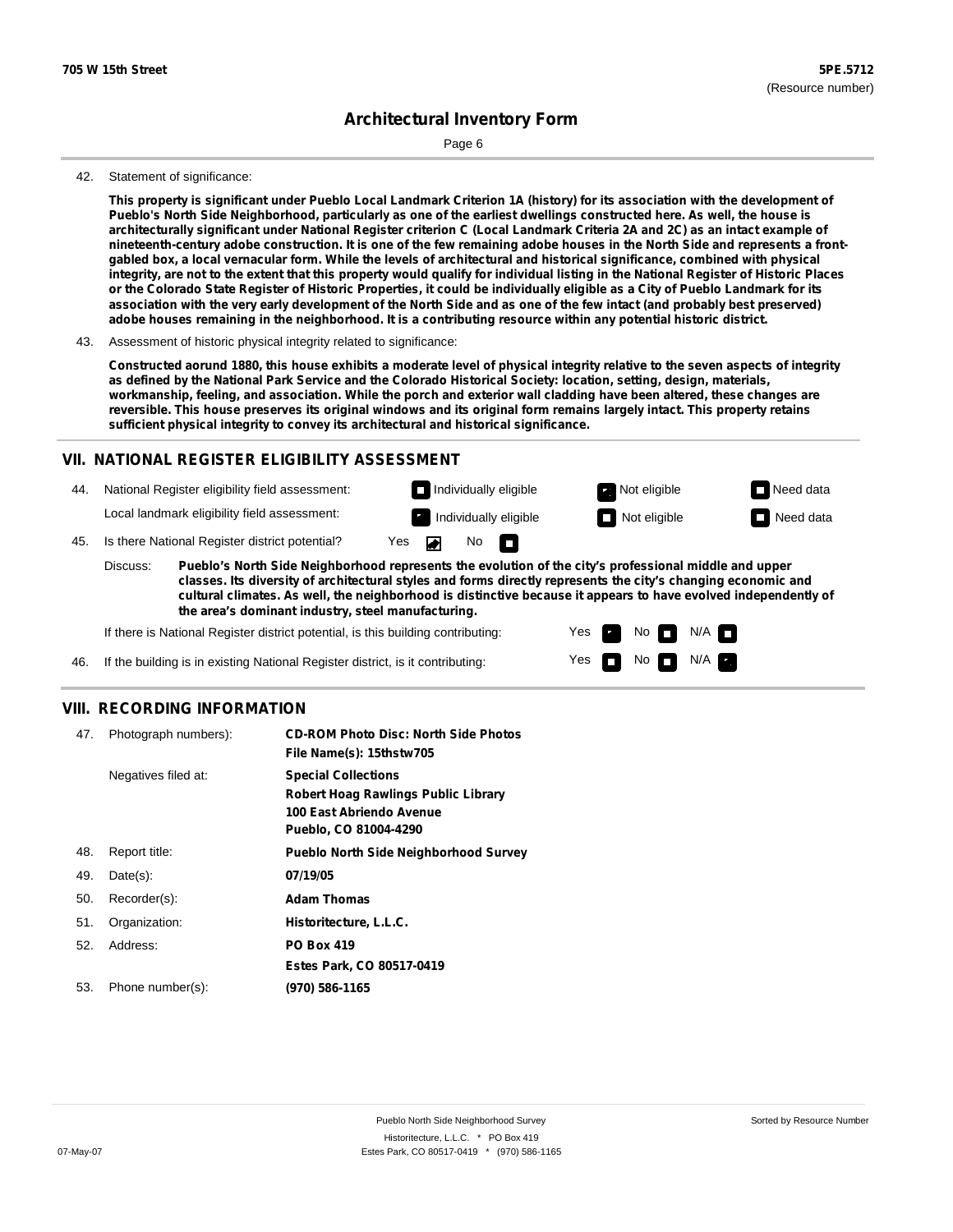Page 7